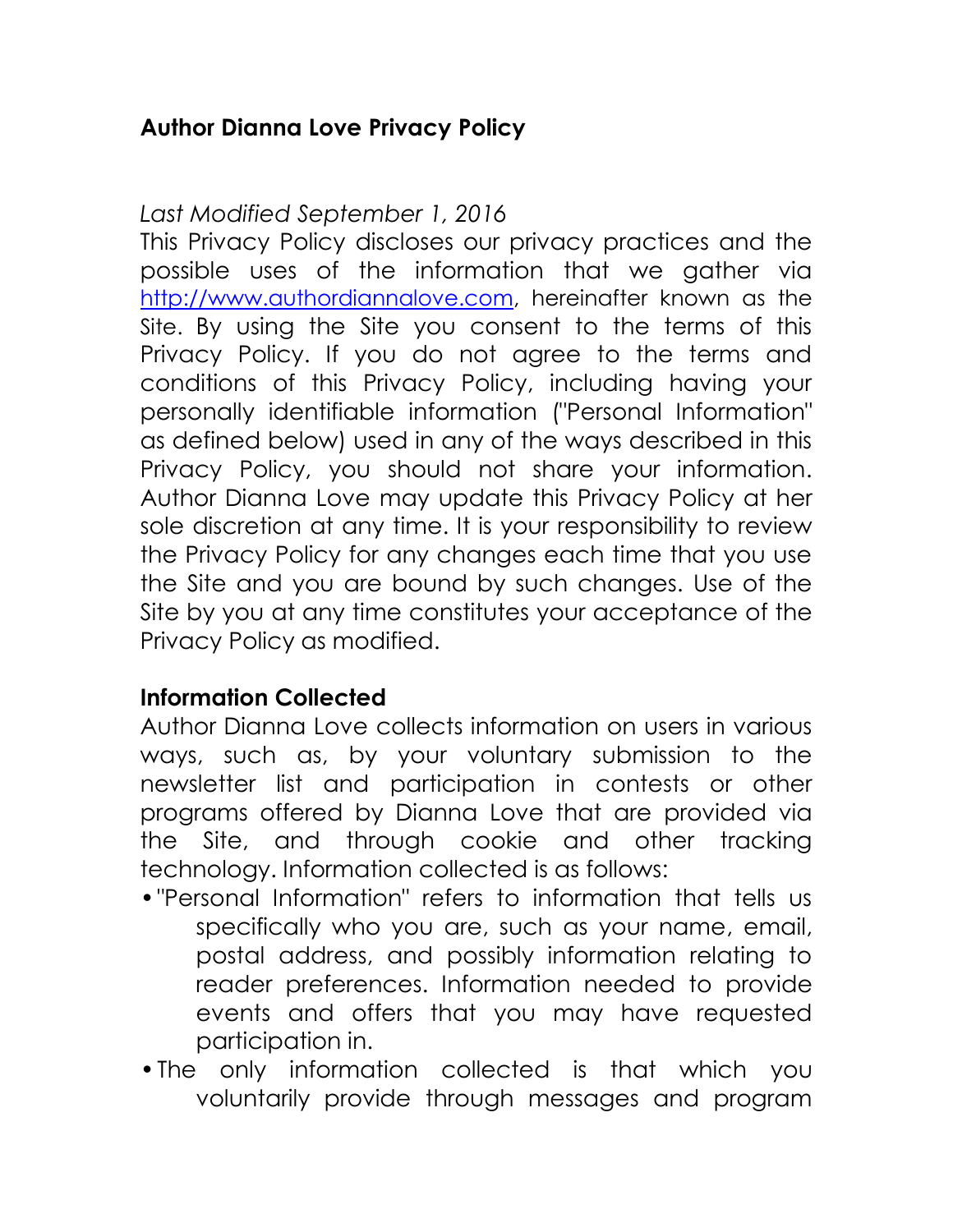registrations.

- •*NO information collected is shared with any third party groups. NO information collected is sold. All information collected is for the sole purpose of allowing Dianna Love to offer as many reader programs, book deals, promotions, contests and any other activity related to the sale of her books.*
- •*If Dianna Love offers participation in a program that includes additional authors, you will be given an option of providing your information for those authors as well, or not.*
- •*Other Tracking Technologies*
- •Tracking technologies may record information such as Internet domain and host names, Internet protocol (IP) addresses, browser software and operating system types, clickstream patterns, and dates and times that the Site is accessed. An IP address is a number that is automatically assigned to your computer whenever you are surfing the web. Web servers, the computers that 'serve up' webpages, automatically identify your computer by its IP address. This Site may also use technology that allows us to understand which pages you visit on the Site and other ways you interact with the Site..

# **Use of Information**

The information AuthorDiannaLove.com collects is used in a variety of ways, including

- •for internal review
- to improve the Site
- •to notify you about updates to the Site
- •to let you know about products, services, and promotions that may interest you
- •to perform internal business analysis or other business purposes consistent with the drive to provide the best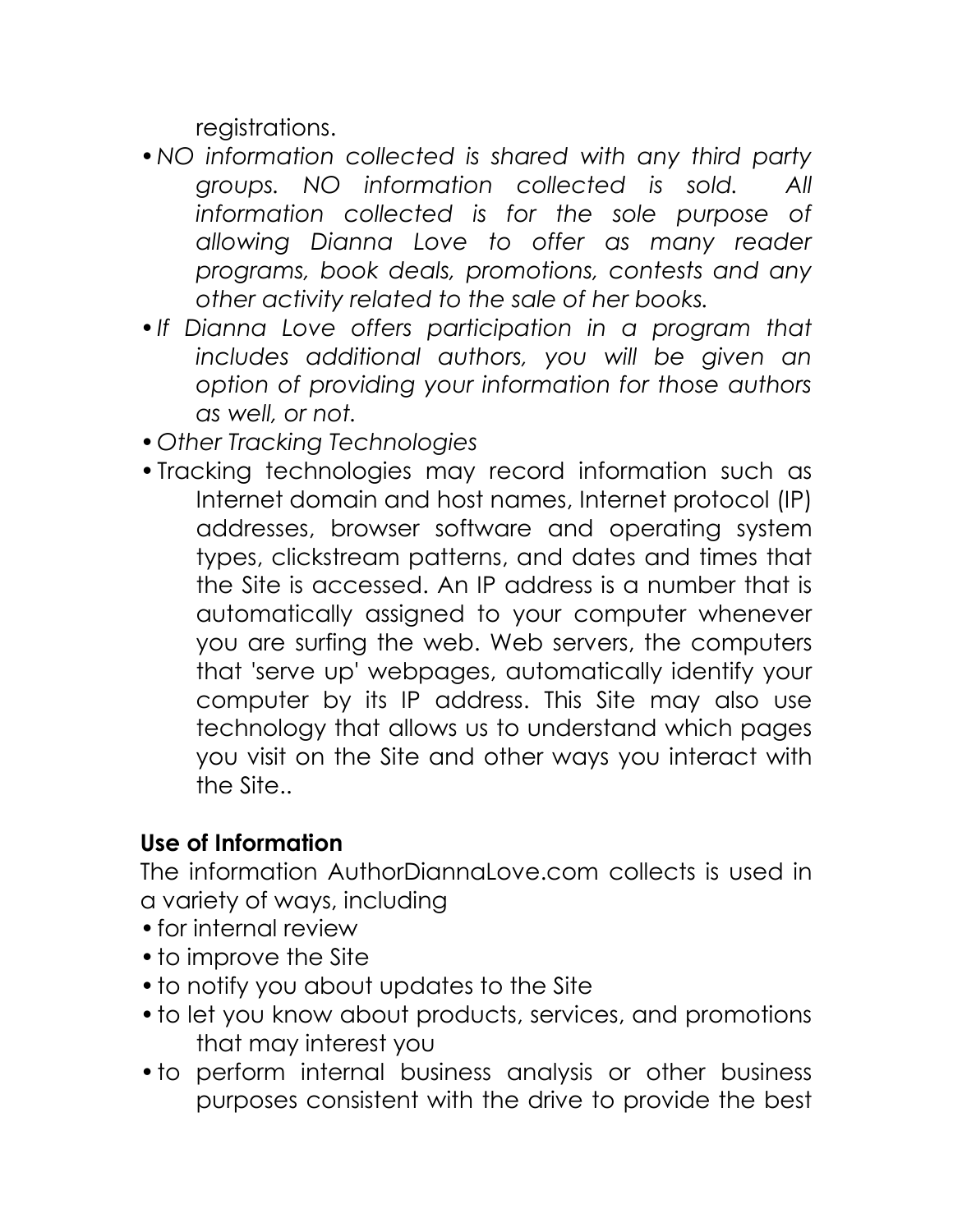service to readers.

## **Disclosures and Transfers of Information**

No information will be disclosed to third parties, except when one or more of the following conditions is true:

- •We have your permission to make the disclosure
- •The disclosure is permitted by relevant law
- •The Personal Information to be disclosed is otherwise publicly available in accordance with the applicable law
- •The disclosure is reasonably related to the sale or other disposition of all or part of our business or assets
- •The disclosure is in our sole discretion necessary for the establishment or maintenance of legal claims or legal compliance, to satisfy any law, regulation, subpoena or government request, or in connection with litigation
- •The disclosure is in our sole discretion about users who we believe are engaged in illegal activities or are otherwise in violation of the Site operation, even without a subpoena, warrant or court order, or

# **Choice: Accessing Your Information and Opt-in/Opt-out Requests**

You can update, correct, or delete your information, or opt-out of the collection and use of certain information by sending an email to dianna@authordiannalove.com or by writing to us at Help Desk, Dianna Love, 1029 N. Peachtree Pkwy, Peachtree City, GA 30269 specifying the nature and scope of your request.

## **Data Security, Integrity, and Access**

The Personal Information you provide and the Site collects is stored within databases that are controlled directly or through Administrative Service Providers for the Site. As we deem appropriate and as required by the applicable law,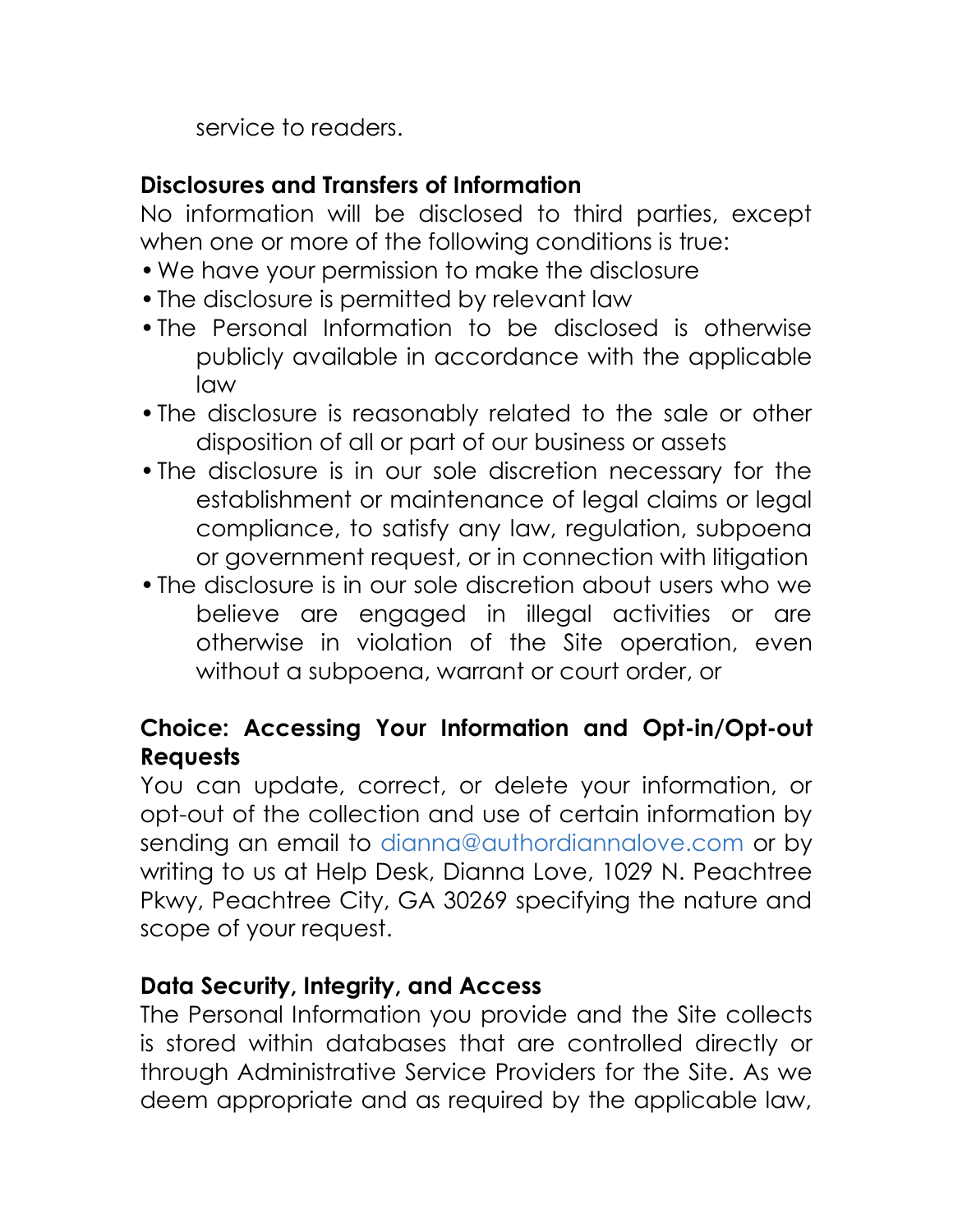we use security measures appropriate for the sensitivity of the Personal Information and consistent with industry standards, including physical, organizational and technological protections, such as firewalls, to protect your Personal Information. We also use industry standard encryption technology to protect credit card and password information. However, since no security system is impenetrable, we cannot guarantee the security of our databases, nor can we guarantee that information you supply will not be intercepted while being transmitted to us over the Internet.

## **Third Party Websites and Links**

Please note that you may have cookies placed on your computer by third party websites that refer you to the Site. Although we do not share your Personal Information with these third party websites, they may be able to link certain non-personally identifiable information we transfer to them with Personal Information they previously collected from you. Please review the privacy policies of each website you visit to better understand their privacy practices. In addition, AuthorDiannaLove.com would like to inform you that anytime you click on links (including advertising banners), which take you to third party websites, you will be subject to the third parties' privacy policies. While this Site supports the protection of our customers' privacy on the Internet, AuthorDiannaLove.com expressly disclaims any and all liability for the actions of third parties, including but without limitation to actions relating to the use and/or disclosure of Personal Information by third parties.

This Site may contain links to other sites operated by third parties. AuthorDiannaLove.com does not control such other sites and is not responsible for their content, their privacy policies, or their use of Personal Information. Inclusion of such links does not, by itself, imply any